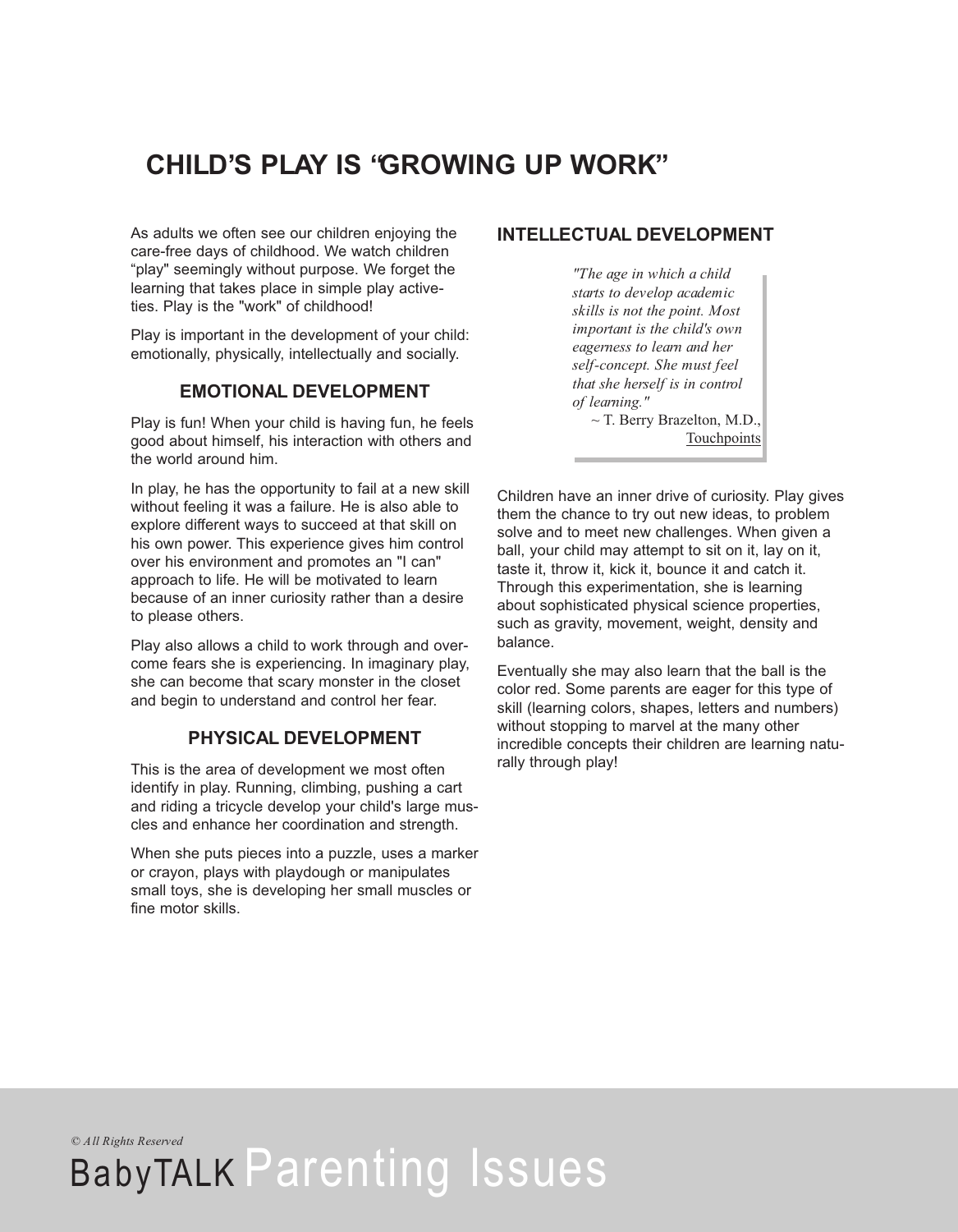In their book, The Ordinary is Extraordinary, Amy Laura Dombro and Leah Wallach, Simon & Schuster 1998, talk about the concept of "quality time."

> *"Recent child-rearing literature often stresses the importance of 'quality time' – time parents dedicate wholly to their children. The hour you set aside just to teach your child is exciting and valuable for both of you, but it is only a small part of the time you spend with her, and it is not the most important part. Most of your time together is inevitably spent on personal and household routines: changing, dressing and bathing her, cleaning the house, preparing dinner, paying the bills, doing the laundry, reading the paper. These everyday activities are not just necessities that keep you from serious child rearing; they are the best opportunities for learning you can give your child and the most important time you can spend with her, because her chief task in her first three years is precisely to gain command of the day-today life you take for granted. "Ordinary time is quality time too."*

~ Amy Laura Dombro and Leah Wallach, The Ordinary is Extraordinary

### **SOCIAL DEVELOPMENT**

Communication is a large part of learning social skills. And communication begins very early and without spoken words. The first time your eyes meet as newborn and new parent the social interaction development begins. As your child develops, the time spent with you in "conversations" will be most rewarding for both parent and child. Speaking, listening and interacting with others will be important parts of the social development process.

Playtime with your child provides many rich language opportunities. He may bring a toy or object to you many times during the day. Respond to this interest of his and talk about it with him. He will enjoy the attention and learn new language skills as well. Remember that words take on meaning as children hear them used naturally in the course of daily life.

In play, your child not only enjoys imitating you but now also learns by imitating other children. This is a good time to introduce him to one or two playmates. He may not interact and cooperate in play with another toddler. Instead he will play alongside another child and imitate behaviors. You will see him grow in this skill during his preschool years.

# **WHAT IS MY ROLE AS A PARENT IN MY CHILD'S PLAY?**

Many adults find it difficult to develop an attitude of playfulness. It's not always easy to don a red cape and be Superman. It is more comfortable for parents to direct the playtime with their children. "Let's build a house with the blocks." "Here's what this toy is supposed to do." When parents always direct the interaction, it may take the creativity and adventure out of play.

To enhance your child's play, allow her to be the creator, the experimenter and the major problem solver. You should follow her lead in the play activities. She chooses the activities, determines how the activities are to proceed, and controls the direction of the conversation. You will need to provide safe boundaries.

*© All Rights Reserved*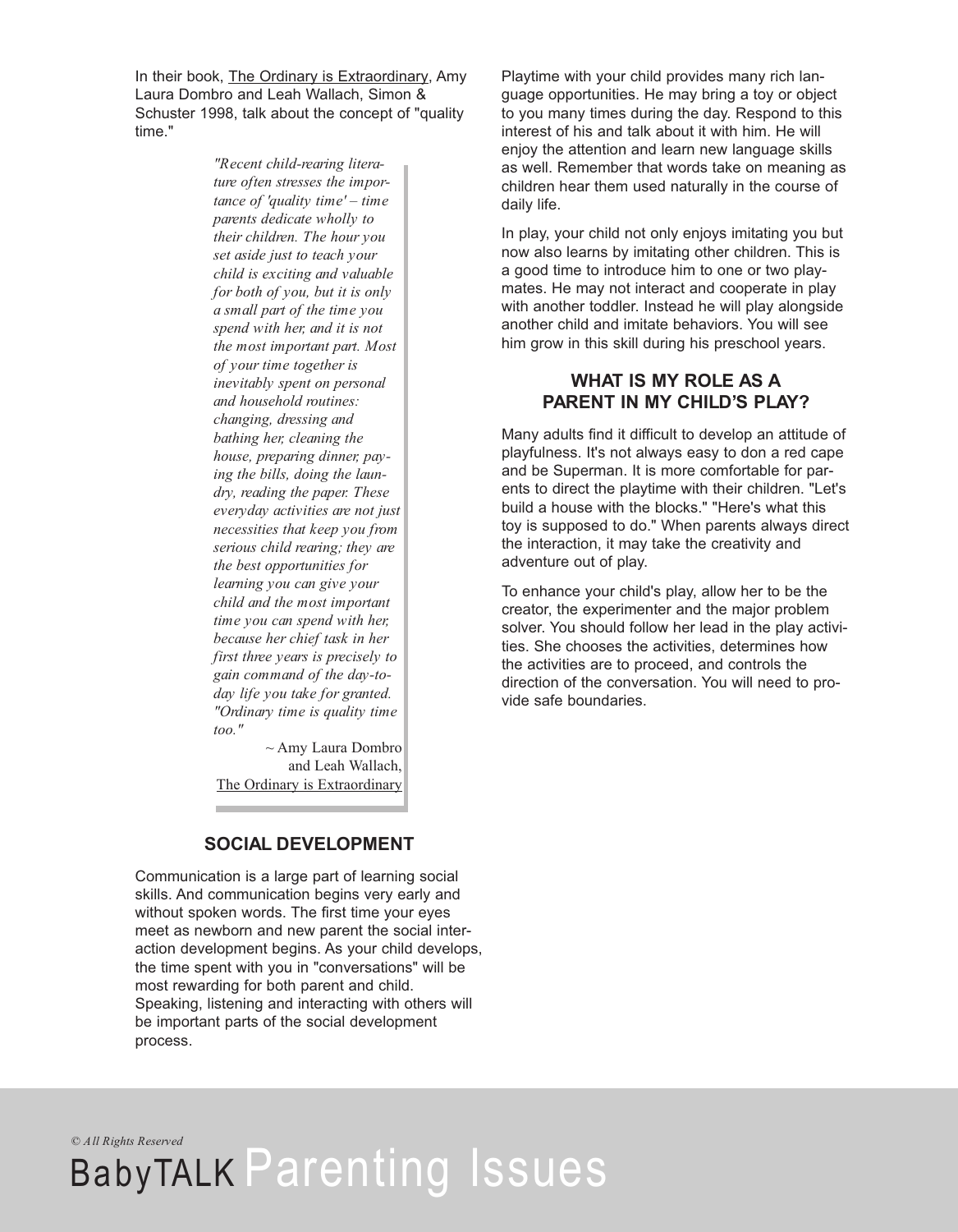# **WHEN CAN I FIND TIME TO PLAY WITH MY CHILD?**

Children can and should play alone or with other children. However, your involvement, whether in small or large amounts of time, makes good playtime better. Busy parents often find it difficult to set aside time for play. Daily routines provide opportunities for learning and play! Getting dressed, making meals, doing laundry, cleaning the house, going to the grocery are the endless jobs that must be done in our everyday lives as adults. We often dread these activities, but to our children these everyday tasks are fascinating opportunities to learn through play.

> *"Everyday activities aren't very interesting to us precisely because we do them every day, over and over. We walk to the bus stop, do the laundry, make coffee, for the most part without paying much attention, our minds elsewhere." "But to a small child, our chores are intriguing performances: fresh, complex and absorbing. For children, the mundane is new, unclassified territory, and it's magical. They set about exploring every day by collecting, organizing and reorganizing information about their bodies and their environment, about people and how people behave and communicate with one another." "To learn, they need practice. Routines give them the opportunity to observe the same sights, sounds, smells and behaviors until they make sense of them; to make the same movements until they can coordinate confidently; to hear and use the same words until they can take possession of them."*  $\sim$  Amy Laura Dombro

and Leah Wallach, The Ordinary is Extraordinary To support your child's natural curiosity to learn, look at these activities through his eyes. You will find opportunities to play in the ordinary! When possible, include your child in daily routines. There is no better way of showing him respect and helping him feel good about himself than by making him your partner in everyday activities. When your child "helps" in these activities, expect the job to go at a slower pace and with some mess!

Remember, there is nothing you can buy your child, no class you can enroll her in that is more important than the experience she will get from participation in everyday family life.

# **EVERYDAY ROUTINES BECOME EDUCATIONAL ACTIVITIES**

#### **OFFER CHOICES**

Whenever possible, offer your child realistic, manageable choices such as, "Would you like to eat a pear or a peach?" or, "Would you like to take your bath before or after supper?" Learning to be a good decision-maker takes lots of practice.

#### **ASSIGN TASKS**

Give her "real" jobs to do such as setting the table, carrying the bag of paper towels home from the store and fluffing up the sofa pillows when you clean the living room. She will feel proud and competent to be a valued and contributing member of the family.

#### **TAKING A BATH**

The bathtub is a laboratory that invites children to explore and experiment with water, a fascinating substance. Toys such as plastic funnels, margarine containers and measuring spoons encourage pouring and can help to illustrate such concepts as full, half-full and empty. Corks and metal spoons invite discoveries about what floats and what sinks. Bathtub conversation lends itself easily to naming body parts. Children begin by learning the basics such as: head, legs and arms. When these are mastered, introduce elbow, eyebrow and forehead.

Safety Note: The bathtub can be a dangerous place. Drowning is a leading cause of death among young children. Always keep an eye on your children as they bathe. Never leave a young child alone in a bathtub.

*© All Rights Reserved*